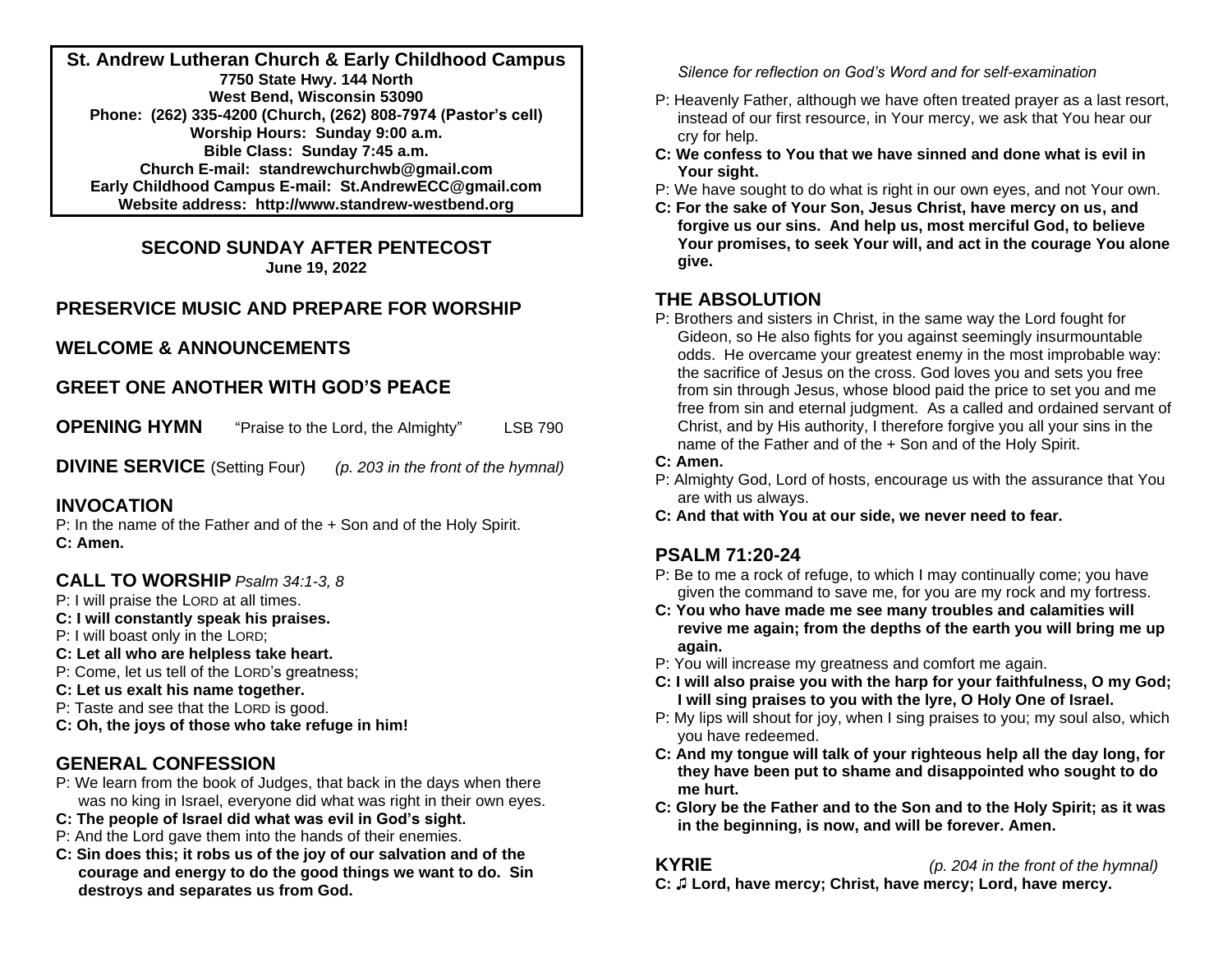| <b>COLLECT (PRAYER) OF THE DAY</b><br>P: The Lord be with you.<br>C: And also with you.<br>P: Let us pray. Almighty and gracious Lord, pour out Your Holy Spirit on<br>Your faithful people. Keep us steadfast in Your grace and truth, protect<br>and deliver us in times of temptation, defend us against all enemies, and<br>grant to Your Church Your saving peace; through Jesus Christ, Your<br>Son, our Lord, who lives and reigns with You and the Holy Spirit, one<br>God, now and forever.<br>C: Amen. |                                     |                | <b>OFFERTORY</b><br>"Gracious God, You Send Great Blessing"<br><b>SERVICE OF THE SACRAMENT</b><br><b>Preface</b><br><b>Sanctus</b><br><b>Prayer of Thanksgiving</b><br><b>Lord's Prayer</b><br>The Words of Our Lord<br>Pax Domini - "The Peace of the Lord" |                              | LSB 782 (stanza 1)                  |
|------------------------------------------------------------------------------------------------------------------------------------------------------------------------------------------------------------------------------------------------------------------------------------------------------------------------------------------------------------------------------------------------------------------------------------------------------------------------------------------------------------------|-------------------------------------|----------------|--------------------------------------------------------------------------------------------------------------------------------------------------------------------------------------------------------------------------------------------------------------|------------------------------|-------------------------------------|
|                                                                                                                                                                                                                                                                                                                                                                                                                                                                                                                  |                                     |                |                                                                                                                                                                                                                                                              |                              | (p. 208 in the front of the hymnal) |
|                                                                                                                                                                                                                                                                                                                                                                                                                                                                                                                  |                                     |                | Agnus Dei - "Lamb of God"                                                                                                                                                                                                                                    |                              | (p. 209)                            |
| <b>OLD TESTAMENT LESSON</b>                                                                                                                                                                                                                                                                                                                                                                                                                                                                                      |                                     | Judges 6:1-16  |                                                                                                                                                                                                                                                              |                              |                                     |
| <b>ALLELUIA VERSE</b>                                                                                                                                                                                                                                                                                                                                                                                                                                                                                            | (p. 205 in the front of the hymnal) |                | <b>DISTRIBUTION HYMNS</b><br>"Lamb of God"<br>"Voices Raised to You We Offer"                                                                                                                                                                                |                              | <b>LSB 550</b><br><b>LSB 795</b>    |
| <b>HOLY GOSPEL</b>                                                                                                                                                                                                                                                                                                                                                                                                                                                                                               | Luke 8:26-39                        |                | "O God, Our Help in Ages Past"                                                                                                                                                                                                                               |                              | <b>LSB 733</b>                      |
| P: The Holy Gospel according to St. Luke, the eighth chapter.<br>C: GLORY TO YOU, O LORD.<br>(after the reading $\ldots$ )<br>P: This is the Gospel of the Lord.<br>C: PRAISE TO YOU, O CHRIST.                                                                                                                                                                                                                                                                                                                  |                                     |                | "Give Thanks with a Grateful Heart"<br><b>POST-COMMUNION CANTICLE</b><br>Nunc Dimittis - "Song of Simeon"<br><b>POST-COMMUNION COLLECT</b>                                                                                                                   |                              | <b>LSB 806</b><br>(p. 211)          |
| <b>CONFESSION OF FAITH</b>                                                                                                                                                                                                                                                                                                                                                                                                                                                                                       | "Nicene Creed"                      | (p. 206)       | <b>C: AMEN</b>                                                                                                                                                                                                                                               |                              |                                     |
| <b>CHILDREN'S MESSAGE</b>                                                                                                                                                                                                                                                                                                                                                                                                                                                                                        |                                     |                | <b>BENEDICTION</b>                                                                                                                                                                                                                                           |                              |                                     |
| <b>HYMN OF THE DAY</b>                                                                                                                                                                                                                                                                                                                                                                                                                                                                                           | "O God, Forsake Me Not"             | <b>LSB 731</b> | <b>CLOSING HYMN</b>                                                                                                                                                                                                                                          | "Onward, Christian Soldiers" | <b>LSB 662</b>                      |
| <b>SERMON</b> "The Call of Gideon"<br>Based on Judges 6:1-16                                                                                                                                                                                                                                                                                                                                                                                                                                                     |                                     |                | <b>POSTLUDE</b>                                                                                                                                                                                                                                              |                              |                                     |
| <b>PRAYER OF THE CHURCH</b><br>P: O King of kings and Lord of lords, You call out to every nation of the<br>earth seeking repentance and justice, even as they rebel against Your<br>will. Work repentance in all civil leaders. Use them to defend the weak<br>and to punish the guilty, that the Church may have free course to preach<br>the Gospel. Lord, in Your mercy,                                                                                                                                     |                                     |                | <b>OFFICIANT:</b> Rev. Jonathan Vierkant<br><b>ORGANIST:</b> Rinda Bye<br><b>LAY READER: Mason Falk</b>                                                                                                                                                      |                              |                                     |
|                                                                                                                                                                                                                                                                                                                                                                                                                                                                                                                  |                                     |                | THIS WEEK AT ST. ANDREW                                                                                                                                                                                                                                      |                              |                                     |

**OFFERING**

Monday, June 20 - 7:00 p.m. Men's Group<br>Wednesday, June 22 - 9:30 a.m. Moms'/Ladies Bil

Sunday, June 26 - 7:45 a.m. Bible Study

Wednesday, June 22 - 9:30 a.m. Moms'/Ladies Bible Study<br>Friday, June 24 - 12:00 p.m. Food & Fellowship

- 12:00 p.m. Food & Fellowship

- 10:30 a.m. Mauthe Lake Outing

- 9:00 a.m. Worship

*(following each petition the congregation responds)*

## **C: HEAR OUR PRAYER.**

*(Our petitions this day.)*

P: Into Your hands, O Lord, we commend all for whom we pray, trusting in Your mercy; through Jesus Christ, our Lord.

**HYMN OF PRAISE** "Gloria in Excelsis" (p. 204)

**C: AMEN.**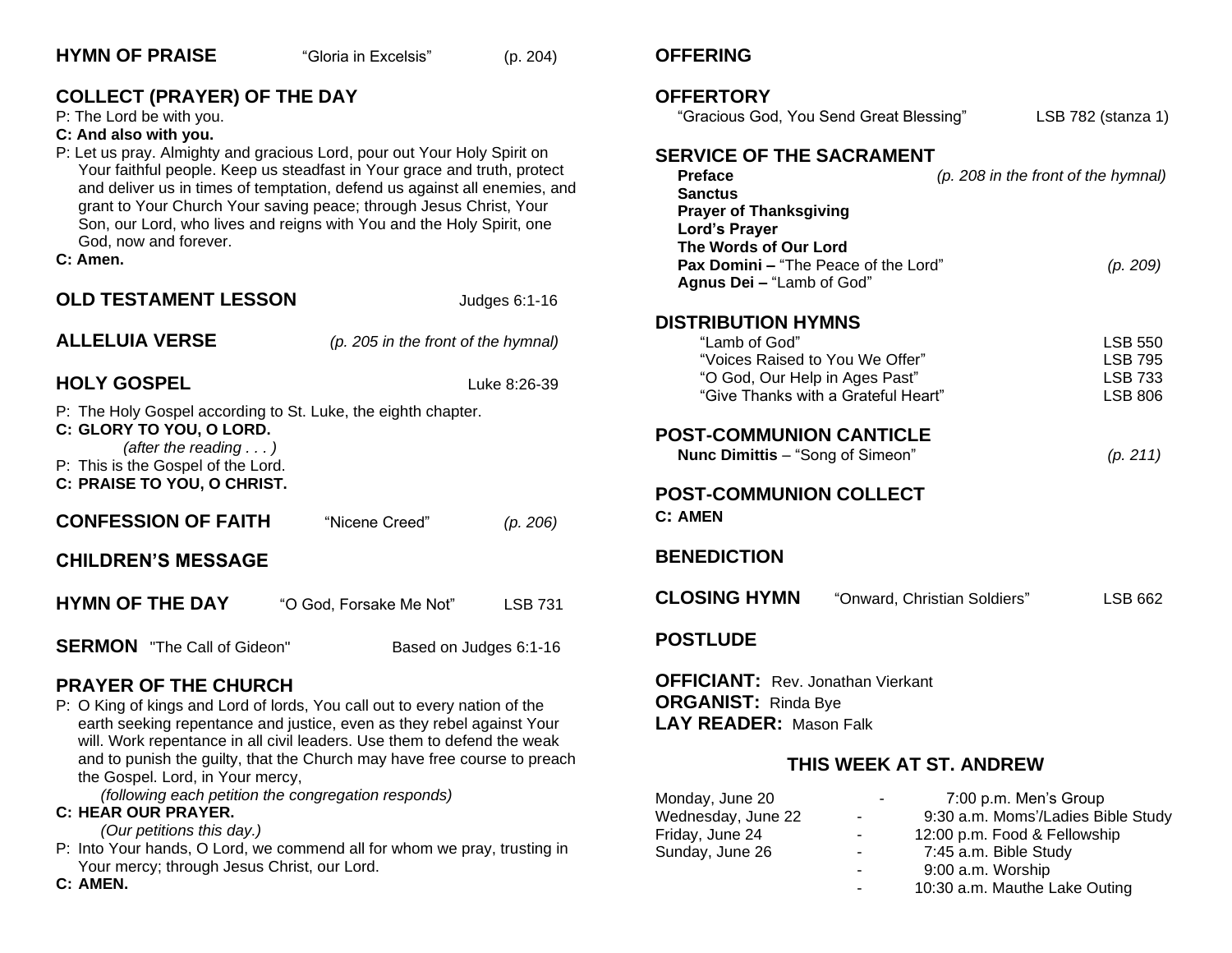## **ANNOUNCEMENTS**

**IN OUR PRAYERS THIS WEEK: June 19 – June 25 BIRTHDAYS:** Megan Johnson, Benjamin Kelln, Jameson Schellinger, Lucille Woods **BAPTISMAL ANNIVERSARIES:** Jeff Schmidt, Bob Buehler, Alex Betz, Brady Falk, Norm Bandler **WEDDING ANNIVERSARIES:** Ron & Evelyn Nuoffer, Josie & Mike Pfeiffer, Thai & Margie Hua

**CONTINUED PRAYERS FOR:** Robert Oelke (son of Lee and Sharon Oelke), Ruby Gutschmidt (grandmother of Joseph Gutschmidt), Nancy Scardino (niece of Kathy Jeske)

**SERVING IN THE MILITARY:** Garrett Buth, William Bowman (brother of Katie Vierkant), David Taft (grandson of Al & Nancy Taft), Jared Barnard (nephew of Paul and Cindy Heinz, cousin of Aaron)

**WELCOME VISITORS!** We are glad you chose to worship with us. Sign our Guest Book in the Narthex or one of the cards in the pews and please talk to Pastor, an Usher or Elder if you have any questions.

**DIFFERENT CHURCHES HAVE DIFFERENT UNDERSTANDINGS** regarding Holy Communion. For this reason, because of what 1 Corinthians 11:27-30 tells us, we ask that visitors talk to Pastor if they wish to commune with us. **ALSO**, see the back of the communion cards for a statement by Synod.

**WE HAVE A PRAYER CHAIN AT ST. ANDREW**. Please contact Josie Pfeiffer at 262-626-4303 or pfeiffer4303@charter.net

**ELDER SERVING TODAY:** Thai Hua & Randy Sheffield NEXT SUNDAY: Bob Buehler & Thai Hua

**CLEANED THIS WEEK ENDING 6/18/2022** Pastor & Katie Vierkant, Myron Kraft COMING WEEK: Melissa Knox, Sandy Lompa, Carla Peterson

**ALTAR GUILD FOR June:** Judi Bastian, Star Dzwonkowski, Cindy Heinz, Evelyn Nuoffer

**Please contact Pastor Jon** (262)808-7974 if you or a loved one is in the hospital, celebrating a milestone, or would just like a visit.

**Collections for Missions:** Our collection for June will be for Seed of Hope Pregnancy Center in West Bend. We will collect diapers of any size (they especially need sizes 4,5, and 6), wipes and NEW baby clothing in sizes NB-12 months (they do not accept used clothing)

**Directory Updates:** Updated directories will be printed next month and we want to be sure that we have your current information. Have you moved? Did you get rid of your landline and only use cell phones now? Would you like to receive emails from St. Andrew? Please leave a note with any changes in the offering basket or on the office desk.

**PRAYER TIME** We are planning to meet each week this summer following the worship service for a brief time of prayer to pray for our church, our congregation members, our community, our world, and each other. We will meet in the Sunday school classroom area around 10:20--please come when you are able!

**Moms'/Ladies Bible study** is continuing this summer on Wednesdays as a book discussion group! We will be discussing the book *Mama Bear Apologetics*, which teaches Biblical discernment and critical thinking in the face of changing cultural attitudes, and also discusses how to teach those skills to our children. A schedule of future meeting dates will be posted on the bulletin board. Children are welcome to come! Please see Katie Vierkant if you have any questions.

**VBS** Come join us on the River of Life! Vacation Bible School will be held Tuesday, August 2-Thursday, August 4 from 5:45-7:45 p.m. An optional dinner will be served at 5. Attendees can register on the church website--friends are welcome! We will also need volunteers to help lead groups and run stations--please sign up on the bulletin board in the fellowship hall! Please see Katie Vierkant if you have any questions.

**BRAT FRY** Our annual Brat Fry for Education Assistance is happening July 9-10 at West Bend Sausage Plus. There are sign-up sheets on the bulletin board for volunteering time slots and donations of food items. This is our biggest event because we have so many generous members! We hope to see you that weekend for food and time of fellowship.

Mauthe Lake: Our outing coming up on June 26<sup>th</sup>. After service, join us at Mauthe Lake, which is part of the Kettle Moraine North State Forest. You will need a state park sticker or bring cash and pay for a day pass. We will have a picnic area reserved with grills available. Bring food for our potluck of snacks or pack your own lunch, but come have fellowship with us. It is a great low-key way to get to know each other.